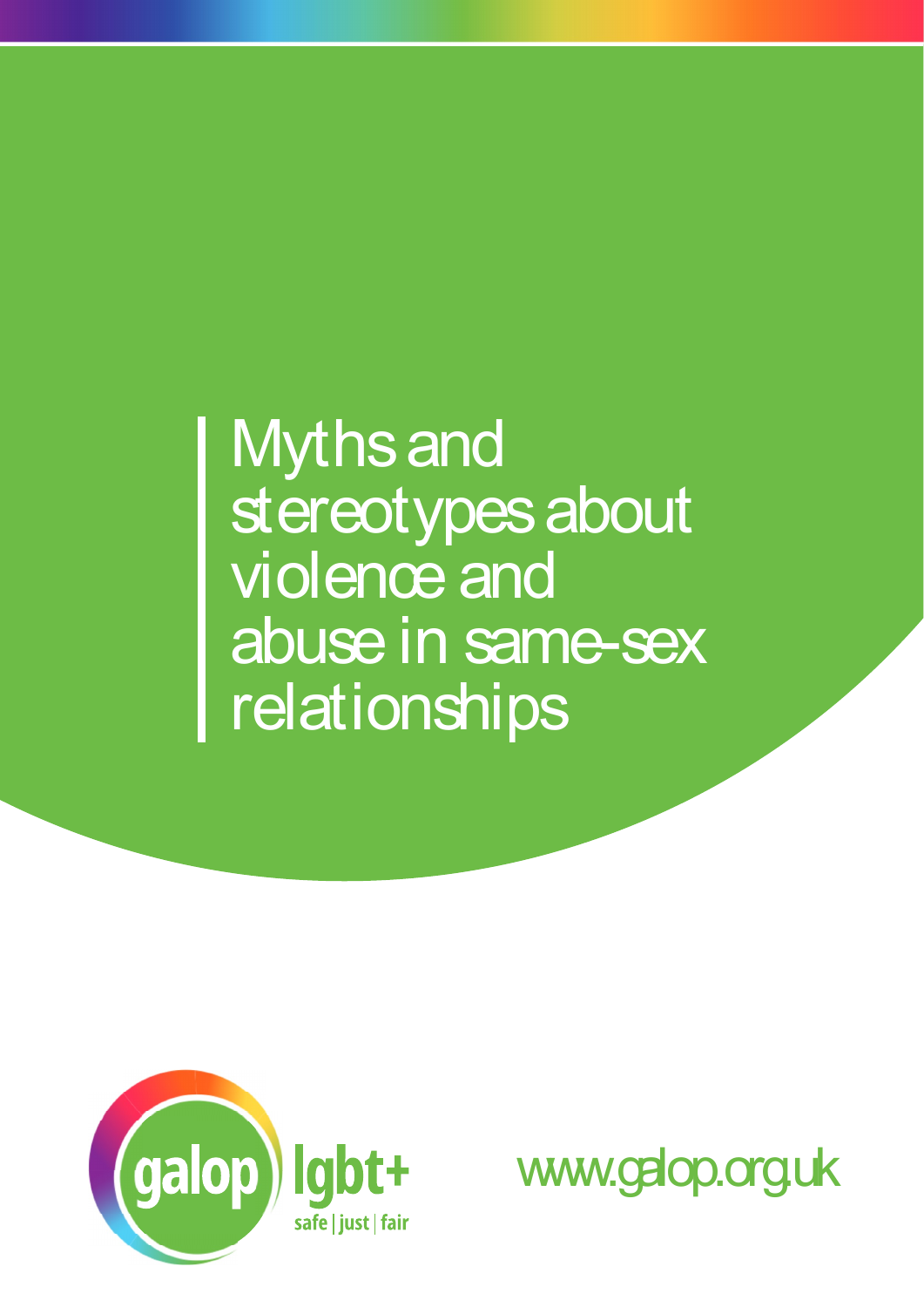

## Myths and stereotypes about violence and abuse in same-sex www.galop.org.uk | relationships **and some specifical some specifical some specifical some specifical some control of the prevailing that surround violence and abuse in same-sex relationships.**<br>This information sheet lists some of the prevailing that surr

This information sheet lists some of the prevailing myths and stereotypes that surround violence and abuse in same-sex relationships. Galop encourages all service providers to examine their own attitudes and feelings towards lesbian, gay bisexual and transgender people, to counter harmful myths and appropriately dress their concerns.

There are many myths surrounding partner abuse abuse in same-sex relationships.

Myths and stereotypes about same-sex partner abuse, minimise the experiences of LGBT people With a site just lair<br>
with galop, org.uk<br>
This information sheet lists some of the prevailing myths and<br>
that surround victims of the prevailing myths and<br>
encourages all service providers to examine their own attitu<br>
fe seek help. Miss information sheet lists some of the prevailing myths and stereotypes<br>that surround violence and abuse in same-sex relationships. Galop<br>encourages all service providers to examine their own attitudes and<br>fe others to understand the real issues a ecting LGBT victims and may stop some agencies taking the issue of same-sex partnership violence seriously.

Some of the more common stereotypes and myths suggest that:

- $\cdot$  Abuse doesn't happen in same-sex relationships.
- $\cdot$  Abuse in same-sex relationships is not as serious as heterosexual abuse.
- $\bullet$   $\Box$  Abuse in same-sex relationships is 'mutual'.
- $\bullet$   $\Box$  Abuse is about size and strength: for example, a gay male victim will be smaller and more

 $e$  eminate and abusive lesbian will be more masculine.

- Women cannot perpetrate violence.
- $\cdot$  Gay men can more easily protect themselves.
- $\cdot$  Sexual abuse doesn't happen in same-sex relationships; a woman cannot rape another woman and men cannot be raped.
- $\cdot$  Same-sex partners are more able to leave their abusers because, they are not married or don't have children.
- $\cdot \Box$  Same-sex partners are as bad as each other and both a victim and a perpetrator.

You call the police following a physical attack All these myths are based on misconceptions  $\begin{bmatrix} 1 & 0 \\ 0 & 1 \end{bmatrix}$  $\rho$  of what constitutes partner abuse. Partner abuse is a systematic pattern of the abuse is a systematic pattern of  $\begin{array}{|c|c|}\hline \text{behaviours and attitudes where one person}\hline \end{array}$  $\blacksquare$  attempts to exert power and control over  $\begin{array}{|c|c|}\hline \text{the thoughts, beliefs, and/or actions of their}\ \hline \end{array}$ partner, someone they are dating or have /  $\qquad \qquad$  $\begin{array}{|c|c|c|}\hline \text{had an intimate relationship with.} \hline \end{array}$ 

This Information sheet is based on the publication titled Information for Domestic Violence Providers about: LGBTQ Partner Abuse, created by The Network/ La Red.

Adapted with permission from The Network/La Red: www.tnlr.org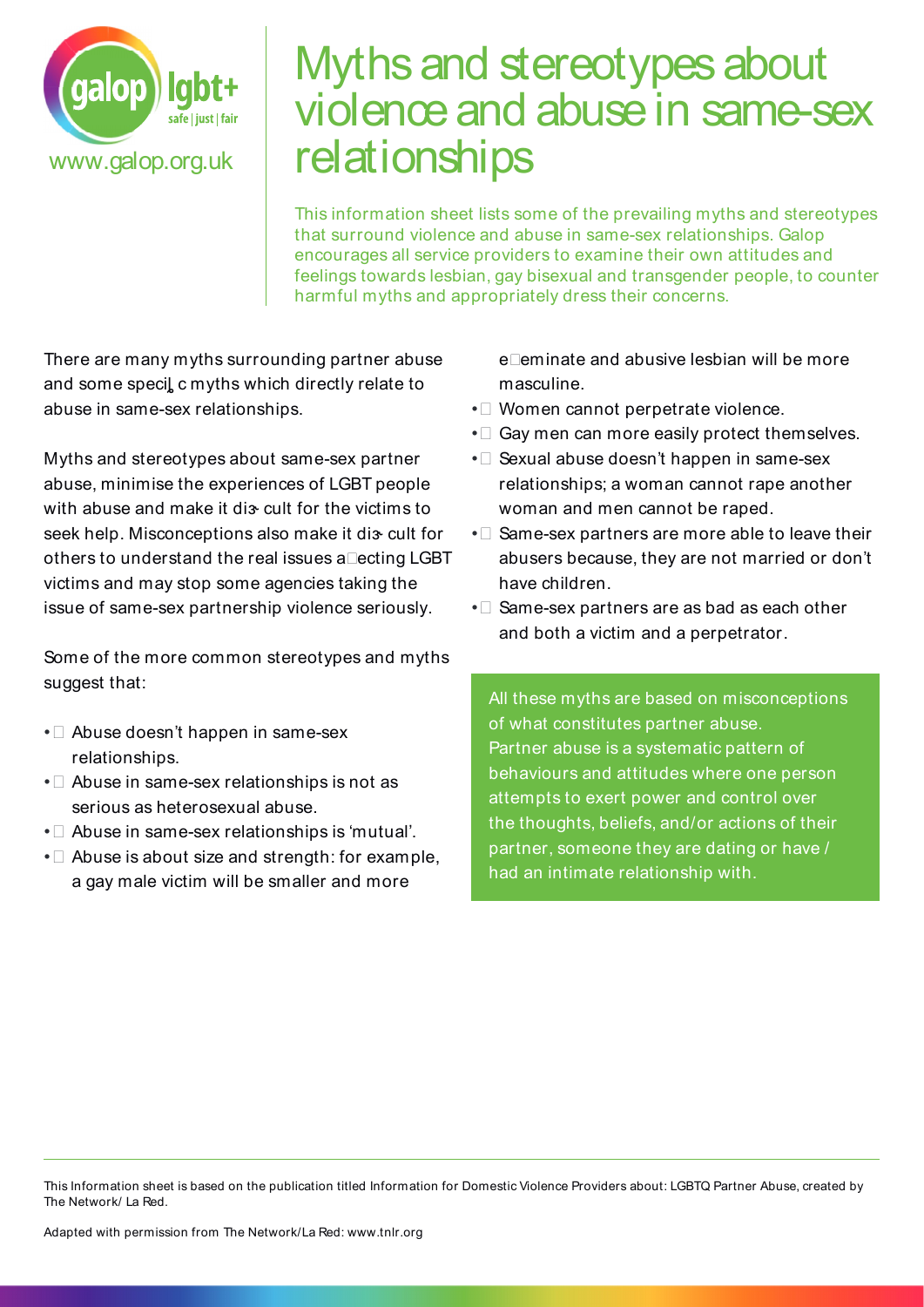

Partner abuse does not discriminate and occurs proportionally across all groups, subgroups and categories of people. Victims and abusers come from all cultures, all sexual orientations, all gender identities, all socioeconomic classes, all ages, religions and political beliefs. Myths and stereotypes about violence and abuse in same-sex relationships | 2<br>
Abuse CAN happen in same-sex relationships. may not live together. LGBT survivors may also<br>
Partner abuse does not discriminate and occurs<br>
Part Myths and stereotypes about violence and abuse in same-sex relationship<br>
Abuse CAN happen in same-sex relationships. way not live together. LGBT survivors may als<br>
use di∟erent language to describe their partner<br>
proportio

There is no reason to assume that gay men and lesbians are less violent than heterosexual men and women. UK reports suggest the prevalence of partner abuse is similar, if not higher, between same-sex and opposite sex couples, occurring in approximately 25% to 38% of relationships. Transgender individuals may be at even higher risk, as research demonstrates 80 % of transgender people have experienced emotionally, sexually, or physically abusive behaviour by a partner or former partner. Partner abuse is NOT more common in straight<br>
relationships than same-sex relationships.<br>
By del nition a perpetrator of dome<br>
is someone who is or has recently t<br>
There is no reason to assume that gay men and<br>
is someone Partner abuse is NOT more common in straight<br>
relationships than same-sex relationships. By del nition a perpetrator of domestic is someone who is or has recently been<br>
There is no reason to assume that gay men and<br>
violen If someone who is or has recently been using<br>
is someone who is or has recently been using<br>
desbians are less violent than heterosexual men<br>
control to a family member, and intimate partner<br>
and women. UKreports suggest th

between two women or 'boys being boys'. Two women in a relationship do not automatically guarantee equality and two men in a relationship of partner abuse is similar, if not higher, between<br>
same-sex and opposite sex couples, occurring<br>
in approximately 25% to 38% of relationships.<br>
Transgender individuals may be at even higher risk, identity. Age, size, we<br> equal or fair or mutual about partner abuse. Abuse is about controlling, coercive and threatening behaviour. Although the abused partner may as research demonstrates 80 % of transgender<br>
people have experienced emotionally, sexually, is not an incor<br>
physically abusive behaviour by a partner or<br>
former partner.<br>
Abuse in same-sex partnerships is NOT a 'lovers resistance and abuse. Dismissing partner abuse as 'a lover's quarrel' trivializes the abuse and allows it to continue. Abuse in same-sex partnerships is NOT a 'lovers abusive.<br>
quarrel'. Abuse is never mutual.<br>
Anyone can choose to be<br>
Abuse in a same-sex partnership is not 'a cat l ght' be and are victims of dom<br>
between two women or 'bo quarrel'. Abuse is never mutual.<br>
Anyone can choose to be abusive<br>
Abuse in a same-sex partnership is not 'a cat L<sub>s</sub>ght' be and are victims of domestic vic<br>
between two women or boys being boys'. Two can be and are abuser

Myths and stereotypes about violence and abuse in same-sex relationships.<br>
Abuse CAN happen in same-sex relationships.<br>
Abuse CAN happen in same-sex relationships.<br>
The different language to describe their partner<br>
Partner may not live together. LGBT survivors may also  $use$  di $\square$ erent language to describe their partner such as: husband, wife, domestic partner, lover, girlfriend, boyfriend, signil, signing the particular particular particular particular particular and the different language to describe their partner such as: husband, wife, domestic partner, lover, girlfriend, boyfriend romantic friend, etc. Abuse can happen in the context of any of these relationships. es about violence and abuse in same-sex relationships | 2<br>
<br>
<br>
<br>
<br> **Part nerally about the increase of Cartical**<br>
<br>
<br>
<br>
<br>
<br> **Part nerally bout size or strength, or about size or strength, or<br>
<br>
<br>
<br>
<br>
<br>
<br>
<br>
<br>
<br>
<br>
<br>
<br>
<br>
<br>
<br>** who sabout violence and abuse in same-sex relationships | 2<br>
who same set in the set of their partner<br>
such as: husband, wife, domestic partner, lover,<br>
girlfriend, boyfriend, signil, cant other, carer,<br>
romantic friend, s about violence and abuse in same-sex relationships | 2<br>
<br>
<br>
may not live together. LGBT survivors may also<br>
use di⊡erent language to describe their partner<br>
such as: husband, wife, domestic partner, lover,<br>
girlfriend,

is someone who is or has recently been using violence, abuse, fear, force, threats and coercive control to a family member, and intimate partner or ex-partner. Abuse is about a willingness to use tactics to gain power and control over another person regardless of how a person is, how a person looks or their gender or sexual identity. Age, size, weight, masculine or feminine appearance or any other physical attribute or role is not an indicator of whether a person will be a victim or an abuser. Partner abuse is NOT about size or strength, or<br>who looks more masculine.<br>By del nition a perpetrator of domestic abuse<br>is someone who is or has recently been using<br>violence, abuse, fear, force, threats and coercive<br>contro

abusive.

Anyone can choose to be abusive or not. Men can be and are victims of domestic violence. Women can be and are abusers. Because of gender stereotypes, many people believe that a woman abuser is more likely to use emotional tactics of abuse rather that physical tactics. The truth is that female abusers can and do use the same tactics as male abusers including tactics such as pushing, hitting, beating, raping and sometimes killing their partners. There is no reason to take female abusers less seriously. Women abusers are NOT less physically<br>abusive.<br>Anyone can choose to be abusive or not. Men can<br>be and are victims of domestic violence. Women<br>can be and are abusers. Because of gender<br>stereotypes, many people believe that Women abusers are NOT less physically<br>abusive.<br>Anyone can choose to be abusive or not. Men can<br>be and are victims of domestic violence. Women<br>can be and are victims of domestic violence. Women<br>scan be and are abusers. Beca

Sexual abuse in same-sex relationships can be as severe as among heterosexual couples and can include: unwanted advances, unwanted sexual

Many same-sex couples are not married and